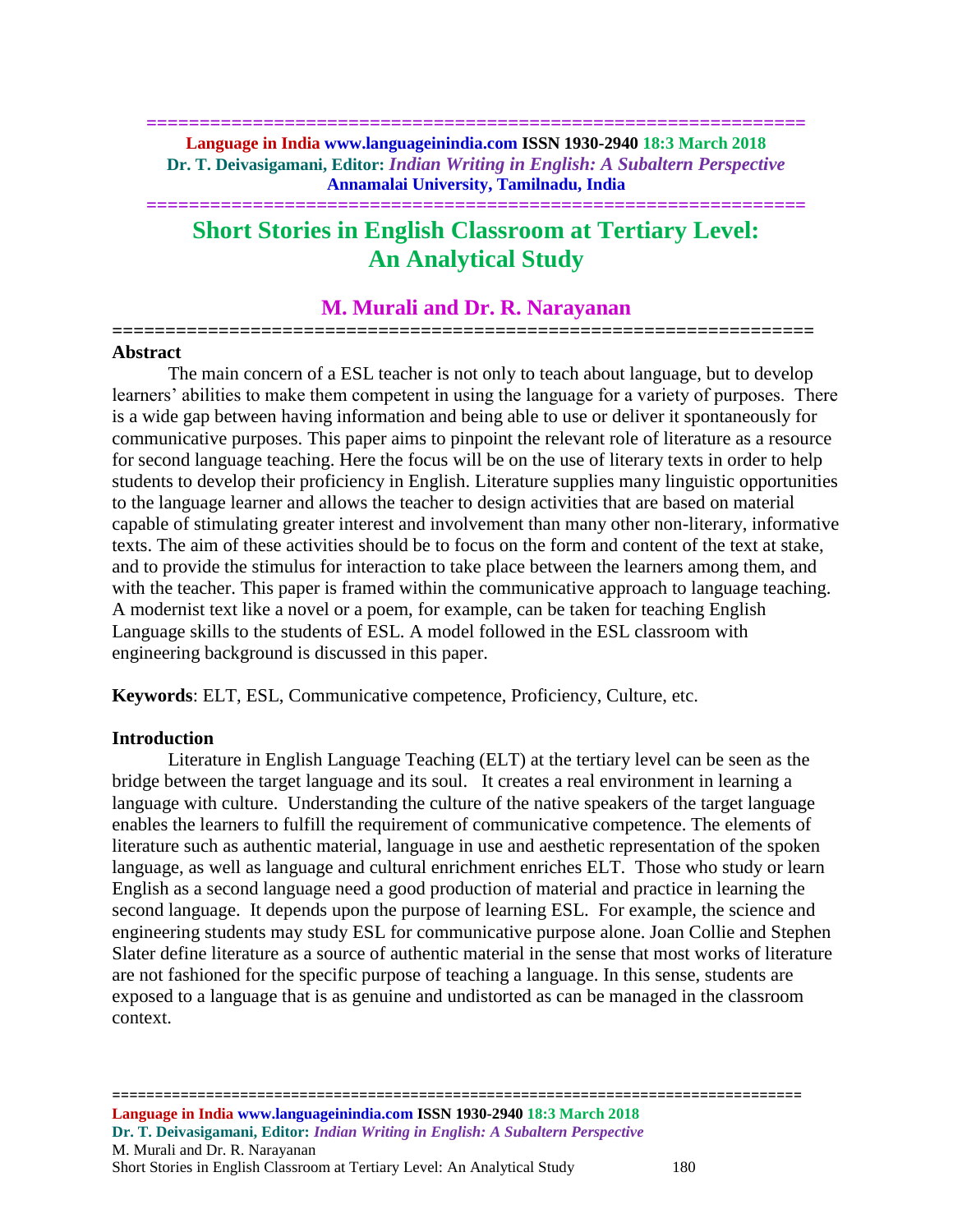#### **Language Proficiency Skills**

During ESL teaching, the teacher tries to enable the students be proficient in Listening, Speaking, Reading and Writing with the integrated skill Thinking. Based on the above intention, materials, teaching aids, course plan, practice, evaluation, etc. are produced. Since study of language depends on the main course of study of the learners, the materials or curriculum are designed or produced accordingly. As far as this paper is concerned, the third year engineering students have been selected for the analytical study. As per the Anna University guidelines, the courses on English for Specific Purposes [ESP] are conducted and the materials are followed as recommended by the univesity. In the experimental approach and model, in order to enrich the teaching-learning process in the ELT classroom, various literary texts were used in respect of the skills required for proficiency.

As far as the engineering curriculum is concerned, it has been designed to enable the students to be competent in English communication. Since the objective of the ESP courses at technical institutions aims at communicative competence, the ESL teachers at engineering colleges have freedom in designing or choosing their own materials for ELT. In that view, I have chosen some short stories from Charles Dickens for teaching ESP to my students.

### **Methodology**

The following short stories were chosen from Dickens for teaching and practice;

- 1. The Child
- 2. Somebody's Luggage
- 3. Going into Society
- 4. The Poor Relation

In the first class, the students of V semester students of B.Tech. Information Technology were divided into four groups each comprising of 15 students. Each group was given with one story in a printed format and given 30 minutes time to read the stories in the classroom. And for the teaching and testing of Listening and speaking skills, audio files on the following short stories of Dickenson were also used in the language lab.

- 1. Mugby Junction<br>2. Going into Socie
- Going into Society

For the above purpose, a three-period class allotted by Anna University for conducting Communication Skills Laboratory course was utilized. Following is the methodology of the approach.

Objective: To develop communicative competence

Duration: 3 hours

Activities: Listening, Speaking, Reading and Writing

Materials: paper-printed stories and question papers, multimedia equipments

| Skill          | Aim                         | Tim | Activities                | Proceedure                | Assessment          |
|----------------|-----------------------------|-----|---------------------------|---------------------------|---------------------|
| <b>READING</b> | Attention to<br>grammatical |     | Reading to<br>Writing and | Selected<br>passages from | Based on<br>correct |

================================================================================= **Language in India www.languageinindia.com ISSN 1930-2940 18:3 March 2018 Dr. T. Deivasigamani, Editor:** *Indian Writing in English: A Subaltern Perspective* M. Murali and Dr. R. Narayanan Short Stories in English Classroom at Tertiary Level: An Analytical Study 181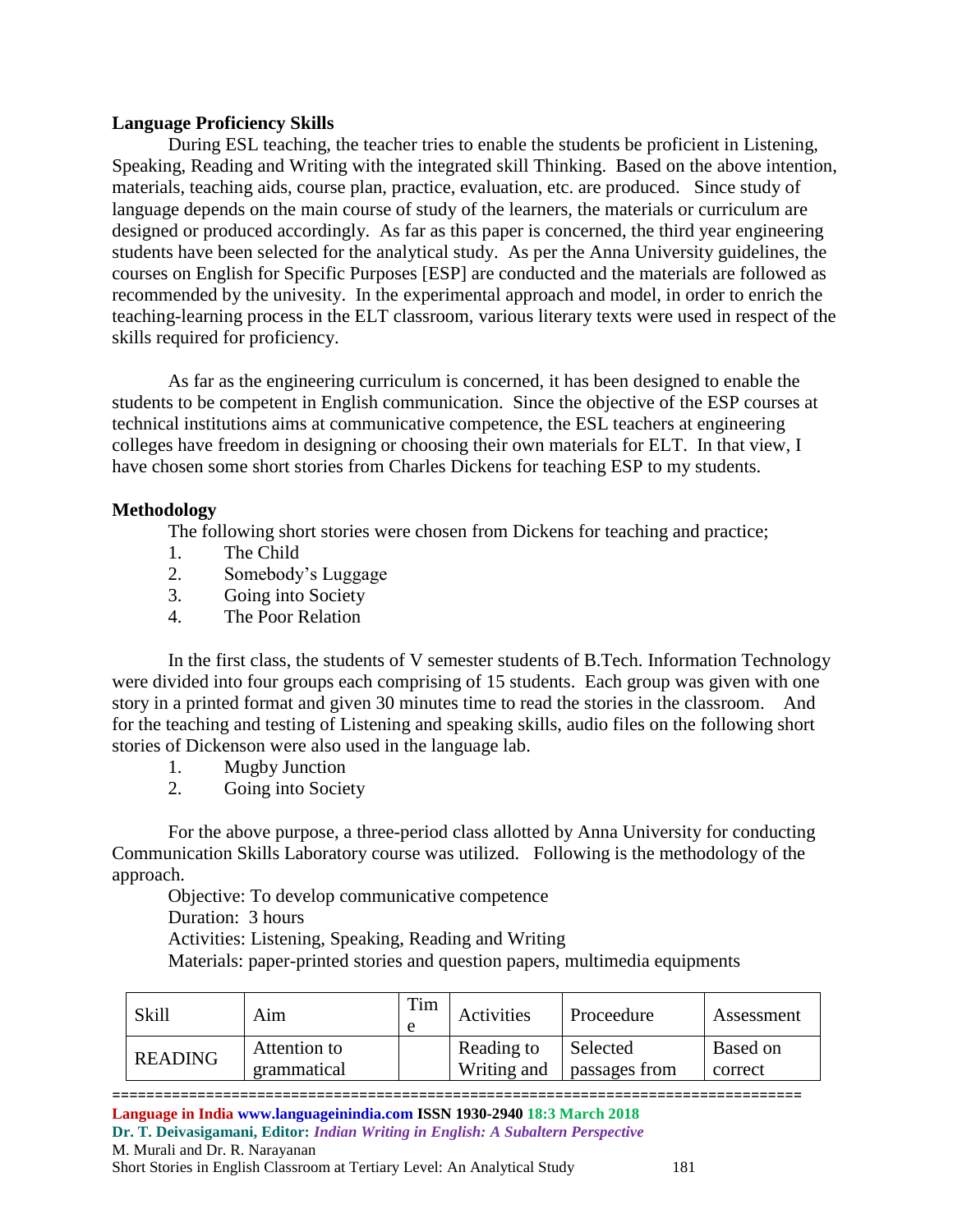| a.Intensive<br>b.Extensive | forms, discourse<br>markers, and<br>other surface<br>structure details<br>for the purpose of<br>understanding<br>literal meaning,<br>implications,<br>rhetorical<br>relationships, etc.<br>to achieve a<br>general<br>understanding of<br>a text, to build<br>reader confidence<br>and enjoyment<br>and to<br>comprehend main<br>ideas of a text. | 30<br>min<br>S. | Reading to<br>Speaking<br>Cloze<br>Reading,<br>comprehens<br>ive reading,<br>Skimming,<br>Scanning,<br>Quizzes,<br>simple<br>questioning<br>and<br>answering,<br>etc.                   | the given<br>stories, names<br>of places and<br>characters, to<br>answer<br>questions, to<br>describe a<br>situation as<br>given in the<br>story, oral<br>explanation or<br>descript-tion of<br>characters | answers/choi<br>ce for the<br>writing part<br>and proper<br>delivery and<br>sequence of<br>events, etc.<br>for the<br>speaking<br>part. |
|----------------------------|---------------------------------------------------------------------------------------------------------------------------------------------------------------------------------------------------------------------------------------------------------------------------------------------------------------------------------------------------|-----------------|-----------------------------------------------------------------------------------------------------------------------------------------------------------------------------------------|------------------------------------------------------------------------------------------------------------------------------------------------------------------------------------------------------------|-----------------------------------------------------------------------------------------------------------------------------------------|
| <b>WRITING</b>             | Attention to<br>grammatical<br>functions,<br>coherence, To<br>promote skills on<br>expository,<br>descriptive,<br>narrative,<br>persuasive,<br>creative,<br>argumentative<br>and critical<br>writing                                                                                                                                              | 60<br>min<br>S. | Describing<br>characteristi<br>cs of<br>characters,<br>situations,<br>concept/mor<br>al, and<br>creating<br>own concept<br><b>or</b><br>criticizing<br>the moral,<br>etc. by<br>writing | Essays,<br>paragraphs,<br>critical essays,<br>choose the best<br>one, fill in the<br>blanks, etc.                                                                                                          | Correctness,<br>grammar,<br>coherence,<br>content, etc.                                                                                 |
| <b>LISTENING</b>           | Attention to<br>- Receiving<br>- Codifying<br>- Processing &<br>Storing<br>- Ordering<br>-- Answering<br>- Criticizing<br>- Reporducing<br>- Repeating                                                                                                                                                                                            | 45<br>min<br>S. | Able to<br>receive the<br>message and<br>reproduce/<br>repeat,<br>criticize, to<br>answer<br>questions, to<br>create ideas,<br>etc.                                                     | Listening to<br>Dictations,<br>Instructions,<br>casual<br>conversation,<br>questions and<br>answering, etc.                                                                                                | Correctness,<br>relevance,<br>proper and<br>aptness in<br>answering,<br>etc.                                                            |

================================================================================= **Language in India www.languageinindia.com ISSN 1930-2940 18:3 March 2018 Dr. T. Deivasigamani, Editor:** *Indian Writing in English: A Subaltern Perspective* M. Murali and Dr. R. Narayanan Short Stories in English Classroom at Tertiary Level: An Analytical Study 182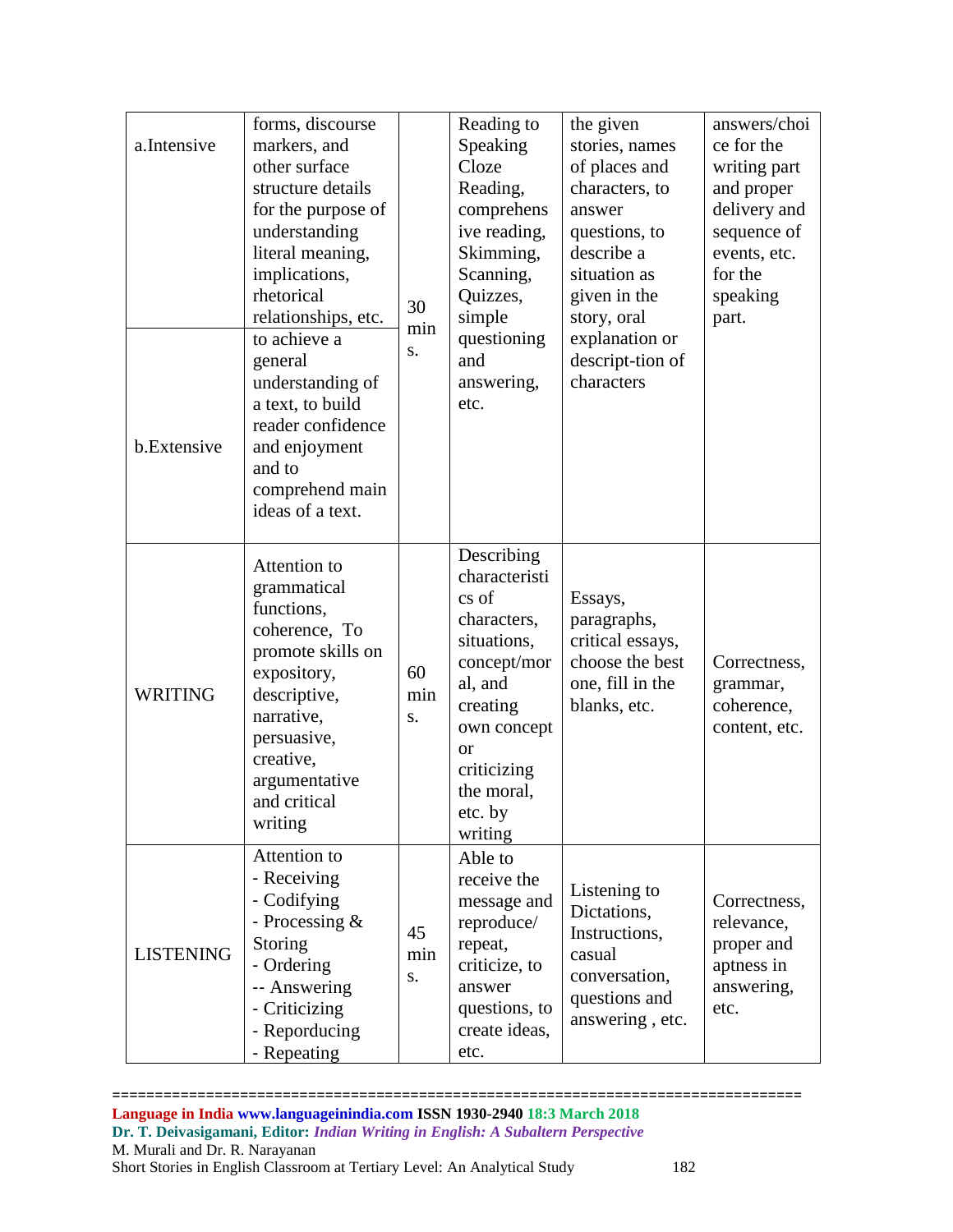|                 | - Recreating                                                                                                                                           |                 |                                                                                                                                                                                                                                                       |                                                                                                                                                                                |                                                                                                      |
|-----------------|--------------------------------------------------------------------------------------------------------------------------------------------------------|-----------------|-------------------------------------------------------------------------------------------------------------------------------------------------------------------------------------------------------------------------------------------------------|--------------------------------------------------------------------------------------------------------------------------------------------------------------------------------|------------------------------------------------------------------------------------------------------|
| <b>SPEAKING</b> | Attention to<br>public and private<br>speaking, Group<br>discussion-small,<br>large and peer,<br>describing, proper<br>pronunciation,<br>fluency, etc. | 45<br>min<br>S. | Able to<br>narrate the<br>stories on<br>his/her own<br>way with<br>proper<br>usage of<br>idioms,<br>phrases,<br>etc., able to<br>involve in<br>group<br>discussions,<br>give public<br>talk $-$ among<br>students,<br>answering<br>questions,<br>etc. | Asking to<br>describe or<br>explain about a<br>character and<br>place, narrate<br>the story, seek<br>opinion of the<br>student/s,<br>etc.[oral<br>explanations<br>and answers] | Correctness,<br>relevance,<br>fluency,<br>grammar,<br>proper and<br>aptness in<br>answering,<br>etc. |

## **Response Analysis**

 The response and result gained through the above approach in ELT at the technical institution is good. It is noted that the students were fully involved in the experimental approach since the literary texts are interesting to learn the global language English in an entertaining way. Following is the result analysis between the models of existing Anna University [ESP] and the experimental method using literary texts.

### **Conclusion**

Literary texts such as poetry, prose, novels, short stories, etc. can help the teachers to approach the students with a humanistic touch. The intercultural differences, habits, dialects, etc. of the native can easily be taught to the students of ESL through the literary texts of the native speaker in an easy and interesting way. For example, if someone says that I met her in white dress in the Western context; it means that she in wedding dress, but it is totally different from the Indian context which conveys the meaning that she is a widow. Hence, it is the duty of the Language teachers to create proper environment and provide learners with interesting English literary texts to enable them to learn the language easily.

# **Bibliography**

**==================================================================**

================================================================================= **Language in India www.languageinindia.com ISSN 1930-2940 18:3 March 2018 Dr. T. Deivasigamani, Editor:** *Indian Writing in English: A Subaltern Perspective* Anderson Kenneth, Joan Maclean & Tony Lynch. *Speaking: A Course in Spoken English for Academic Purpose.* Cambridge: Cambridge U P.2004. Bilbrough Nick. *Dialogue Activities: Exploring spoken interaction in the language class.* Cambridge: Cambridge U P, 2007.

M. Murali and Dr. R. Narayanan Short Stories in English Classroom at Tertiary Level: An Analytical Study 183